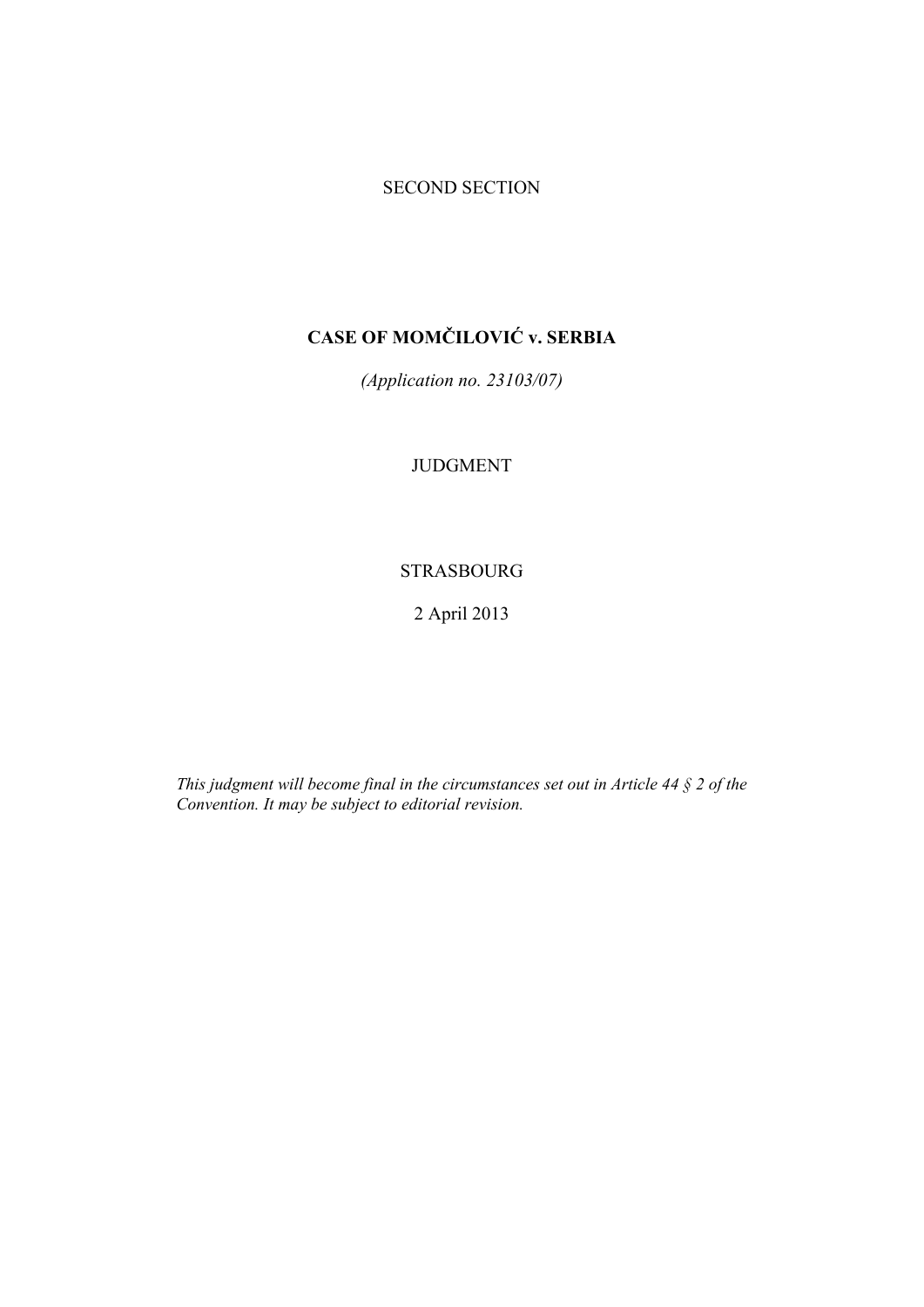#### **In the case of Momčilović v. Serbia,**

The European Court of Human Rights (Second Section), sitting as a Chamber composed of:

 Guido Raimondi, *President,*  Peer Lorenzen, Dragoljub Popović, András Sajó, Nebojša Vučinić, Paulo Pinto de Albuquerque, Helen Keller, *judges,* 

and Stanley Naismith, *Section Registrar,*

Having deliberated in private on 12 March 2013,

Delivers the following judgment, which was adopted on that date:

## PROCEDURE

1. The case originated in an application (no. 23103/07) against the Republic of Serbia lodged with the Court under Article 34 of the Convention for the Protection of Human Rights and Fundamental Freedoms ("the Convention") by a Serbian national, Mr Milan Momčilović ("the applicant"), on 29 May 2007.

2. The applicant was represented by Mr M. Perišić, a lawyer practising in Novi Sad. The Serbian Government ("the Government") were represented by their Agent, Mr S. Carić.

3. The applicant alleged that the Supreme Court, when ruling in his case on 25 June 2007, had not been constituted in accordance with the relevant domestic law.

4. On 6 January 2011 the application was communicated to the Government. It was also decided to rule on the admissibility and merits of the application at the same time (Article 29 § 1).

## THE FACTS

#### I. THE CIRCUMSTANCES OF THE CASE

5. The applicant was born in 1940 and lives in Novi Sad.

6. The facts of the case, as submitted by the parties, may be summarised as follows.

7. On 13 April 1990 the applicant lodged a civil claim with the Novi Sad Municipal Court, seeking damages and the restitution of certain personal effects from his former employer ("the respondent").

8. Following a remittal in 1995, in December 2000 the Municipal Court declined jurisdiction and transferred the case to the Novi Sad District Court as the competent court of first instance in the matter.

9. Following another remittal in 2002, the District Court, by judgment of 30 June 2006, ruled partly in the applicant's favour.

10. On 18 January 2007 the Supreme Court of Serbia, acting as a second-instance court, partly upheld and partly reversed the said judgment on appeal.

11. On 27 April 2007 the applicant lodged an appeal on points of law (*revizija*).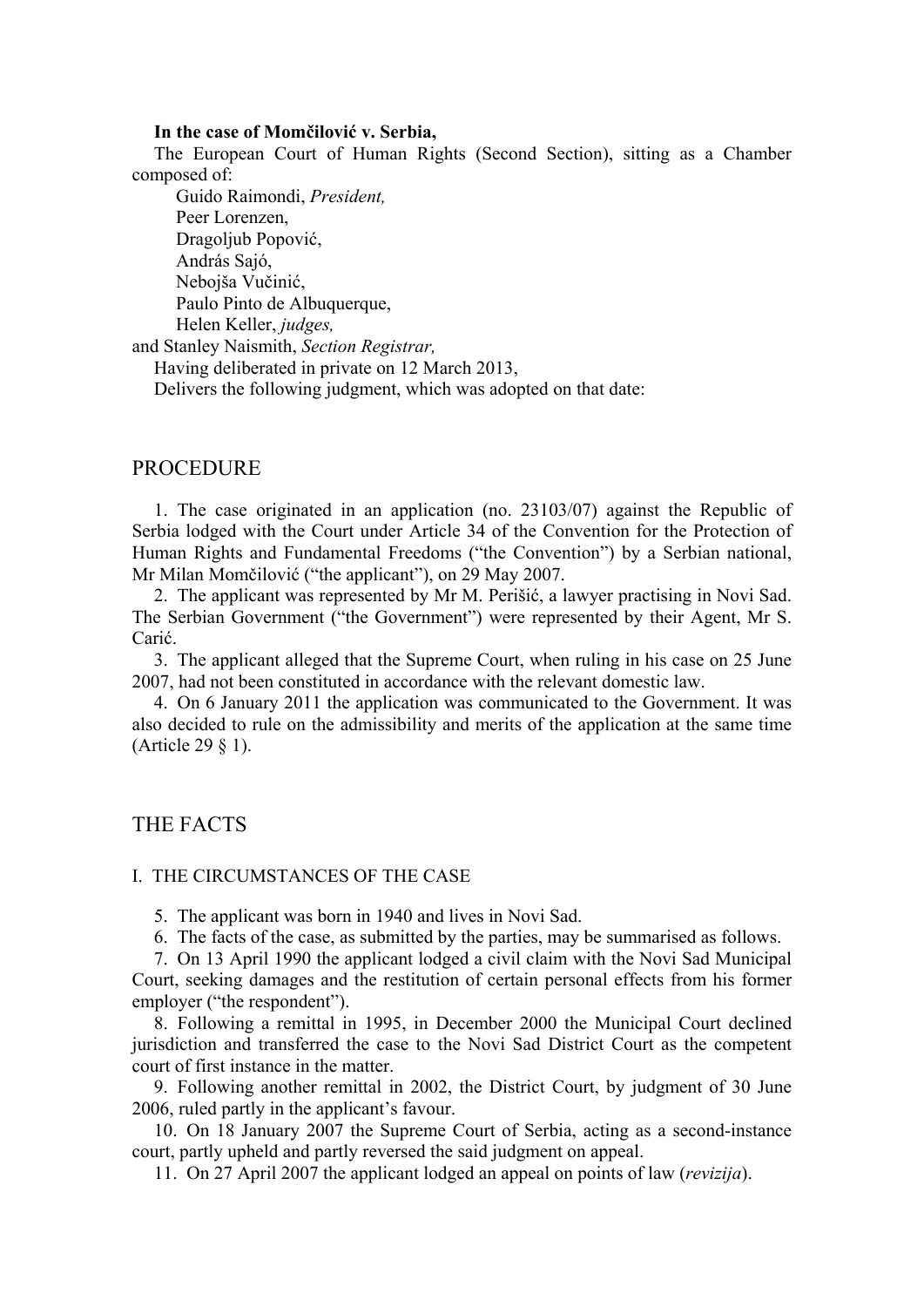12. On 25 June 2007 the Supreme Court, sitting as a panel of five judges, rejected the applicant's appeal on points of law, referring to Articles 361 § 2.9, 399 and 405 of the Civil Procedure Act 2004 (see paragraph 18 below).

13. The decision of 25 June 2007 was served on the applicant on 10 September 2007.

## II. RELEVANT DOMESTIC LAW

**A. Civil Procedure Act 1977 (***Zakon o parničnom postupku***; published in the Official Gazette of the Socialist Federal Republic of Yugoslavia - OG SFRY nos. 4/77; 36/77; 6/80; 36/80; 43/82; 72/82; 69/82; 58/84; 74/87; 57/89; 20/90; 27/90; 35/91 and the Official Gazette of the Federal Republic of Yugoslavia - OG FRY nos. 27/92; 31/93; 24/94 and 12/98)** 

14. Article 44 § 4 provided that where a decision at second instance had been given by the Supreme Court itself, a five-judge panel of the same court would decide any subsequent appeal on points of law.

#### **B. Civil Procedure Act 2004 (***Zakon o parničnom postupku***; published in the Official Gazette of the Republic of Serbia - OG RS - nos. 125/04 and 111/09)**

15. The Civil Procedure Act 2004 entered into force on 23 February 2005, thereby repealing the Civil Procedure Act 1977.

16. Article 38 § 2 of the Act reads as follows:

"The Supreme Court shall decide an appeal on points of law [*revizija ili zahtev za zastitu zakonitosti*] lodged against a second-instance decision of a lower court in a panel composed of five judges."

17. Article 38 § 3 provides as follows:

"Where a decision at second instance was given by the Supreme Court itself, a seven-judge panel of the same court should decide any subsequent appeal on points of law."

18. Articles 361 § 2.9, 399 and 405 established, in principle, the scope of the Supreme Court's competency and the relevant issues it would examine when deciding upon an appeal on points of law.

19. Article 422 § 10 further provided that a case could be reopened if the European Court of Human Rights had in the meantime given a judgment relating to Serbia concerning the same or a similar legal issue.

20. Article 491 § 4 provides as follows:

"The applicable rules of civil procedure, as regards an appeal on points of law [*revizija*] lodged against a decision of a second-instance court, in the proceedings which had been initiated before the date on which the current Act entered into force, shall be those rules which were in force prior to the said date."

## **C. Civil Procedure Act 2011 (***Zakon o parničnom postupku***; published in OG RS, no. 72/11)**

21. The Civil Procedure Act 2011 entered into force on 1 February 2012, thereby repealing the Civil Procedure Act 2004. Article 426 § 11 of the 2011 Act provides that a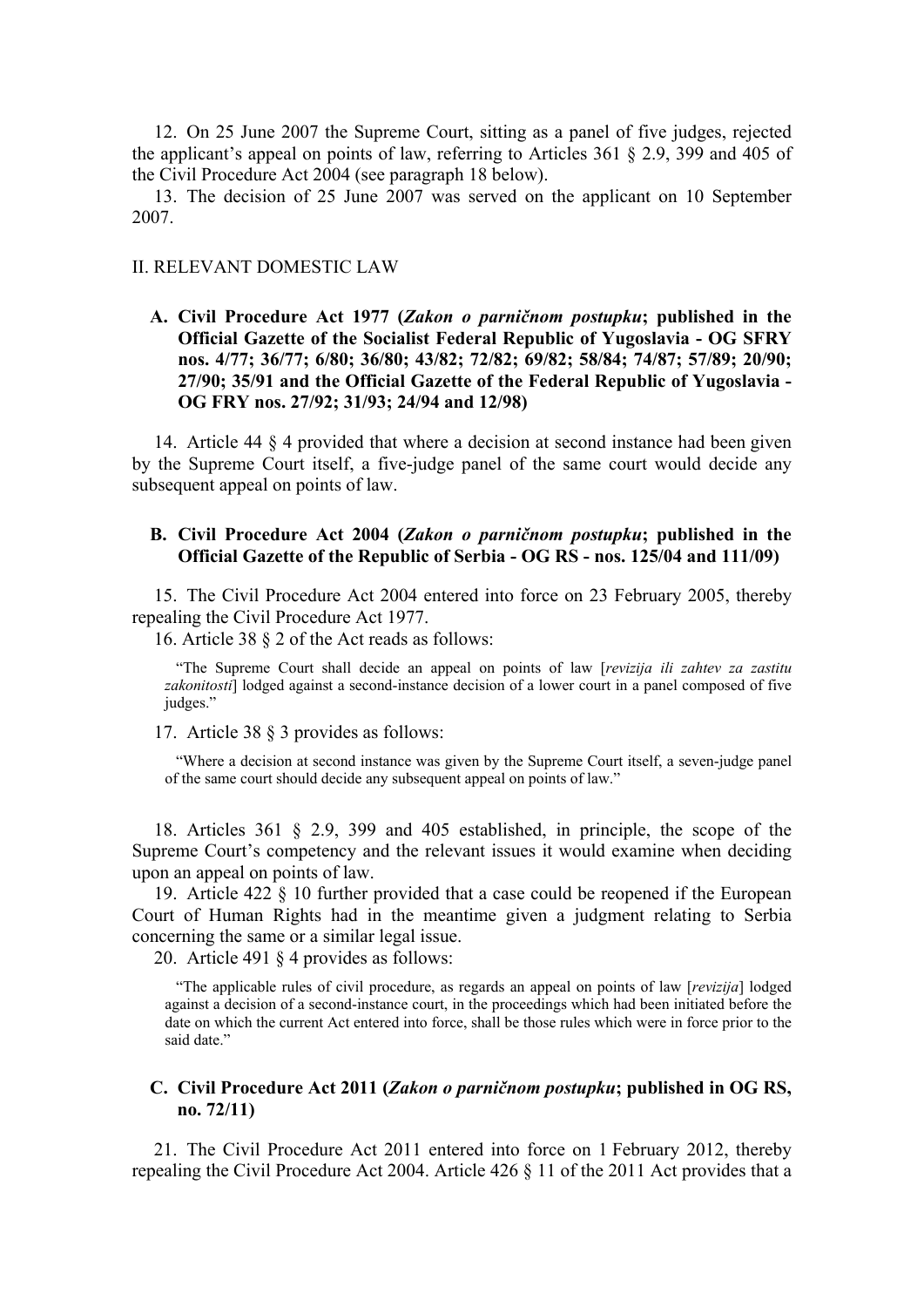case may be reopened if it subsequently becomes possible for a party in civil proceedings to rely on a judgment of the European Court of Human Rights finding a violation of a human right, which could have resulted in a more favourable decision in the domestic proceedings.

## THE LAW

## I. ALLEGED VIOLATION OF ARTICLE 6 OF THE CONVENTION AS REGARDS THE COMPOSITION OF THE SUPREME COURT'S BENCH

22. In addition to his initial complaints (see paragraphs 34-37 below), the applicant in a letter of 24 October 2007 raised a new complaint that the court which had ruled in his case on 25 June 2007, in the last instance, had not been constituted in accordance with the relevant domestic legislation. He alleged a breach of Article 6  $\S$  1 of the Convention, which, in so far as relevant, reads as follows:

"In the determination of his civil rights and obligations ... everyone is entitled to a fair ... hearing ... by an independent and impartial tribunal established by law."

#### **A. Admissibility**

23. The Government raised the question of whether the applicant's additional complaint had been made in time.

24. The applicant submitted that he had fully complied with Article 35 § 1 of the Convention.

25. The Court observes that the applicant's complaint concerns the composition of the Supreme Court's bench when it adopted its judgment of 25 June 2007 in the last instance. The judgment was served on the applicant on 10 September 2007. No effective legal remedy was available to the applicant to challenge it. The first time the applicant complained about the court's bench was in his correspondence with the Court of 24 October 2007, less than six months after the date of receipt of that judgment. The Court considers therefore that the Government's objections must be rejected.

26. The Court notes, moreover, that this complaint is not manifestly ill-founded within the meaning of Article 35  $\frac{8}{9}$  3 (a) of the Convention. It is likewise not inadmissible on any other grounds. It must therefore be declared admissible.

#### **B. Merits**

27. The applicant complained that the composition of the bench of the Supreme Court when ruling in his case on 25 June 2007 had been unlawful: he argued, in particular, that the Supreme Court had adjudicated in his case at third instance in a panel of five judges, whilst it should have been composed of seven.

28. The Government maintained that there had been no violation of Article 6 § 1 of the Convention. Relying on Article 491 § 4 of the Civil Procedure Act 2004 (see paragraph 20 above), they contended that, given the fact that the relevant domestic proceedings had been initiated in 1990, the legislation applicable to the proceedings was Article 44 § 4 of the Civil Procedure Act 1977 (see paragraph 14 above). The panel had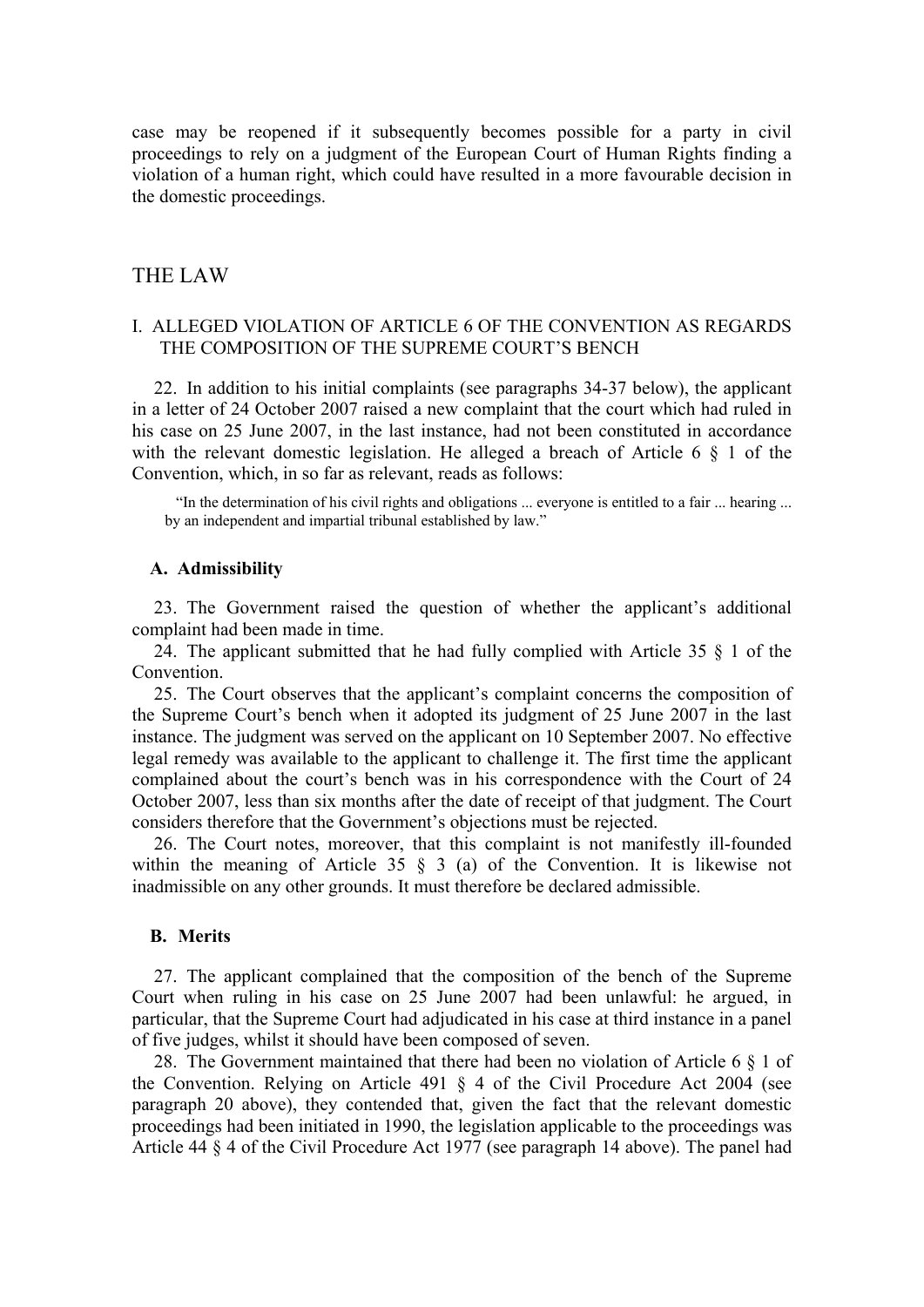therefore been composed of the correct number of judges as prescribed by the relevant law in force at the material time.

29. The Court reiterates that the phrase "established by law" in Article 6 § 1 also means "established in accordance with law" (see, for instance, *Rossi v. France*, no. 11879/85, Commission decision of 6 December 1989, Decisions and Reports 63, p.105). In addition, the phrase "established by law" covers not only the legal basis for the very existence of a "tribunal" but also compliance by the tribunal with the particular rules that govern it (see *Sokurenko and Strygun v. Ukraine*, nos. 29458/04 and 29465/04, § 24, 20 July 2006) and the composition of the bench in each case (see *Buscarini v. San Marino* (dec.), no. 31657/96, 4 May 2000, and *Posokhov v. Russia*, no. 63486/00, § 39, ECHR 2003-IV).

30. The Court further reiterates that, in principle, a violation by a tribunal of domestic legal provisions relating to the establishment and competence of judicial organs gives rise to a violation of Article 6 § 1 (see *DMD GROUP, a.s. v. Slovakia*, no. 19334/03, § 61, 5 October 2010, and *Šorgić v. Serbia*, no. 34973/06, § 63, 3 November 2011). The Court may therefore examine whether the domestic law has been complied with in this regard.

31. Turning to the present case, the Court notes, at the outset, that while Article 491 § 4 of Civil Procedure Act 2004 (see paragraph 20 above) may indeed be interpreted in various ways as regards which version of the Act (1977 or 2004) is applicable, there is no legal basis for applying one Act to the part of the case concerning the composition of the bench and another Act to the part of the case concerning the assessment of the admissibility of the appeal on points of law. Reiterating that it is primarily for the national authorities, notably the courts, to resolve problems of interpretation of domestic legislation (see, *mutatis mutandis*, *Edificaciones March Gallego S.A. v. Spain*, 19 February 1998, § 33, *Reports of Judgments and Decisions 1998-I*, and *Casado Coca v. Spain*, 24 February 1994, §43, Series A no. 285-A), the Court notes that the Supreme Court applied the Civil Procedure Act 2004 when ruling on the admissibility of the applicant's appeal on points of law (see paragraph 12 above) and it sees no reason to call into question this interpretation.

32. In that connection, the Court observes that Article 38 § 3 of the Civil Procedure Act 2004 provided that the Supreme Court had to decide an appeal on points of law lodged against one of its own decisions rendered in its capacity as a second-instance court, in a panel composed of seven judges (see paragraph 17 above). In the present case, however, the Supreme Court dealt with the applicant's appeal on points of law lodged against its own appellate judgment in a panel of five judges (see paragraph 12 above). The Court considers therefore that the bench of the Supreme Court which gave its decision at third instance was not composed in accordance with the domestic law that the Supreme Court found to be in force at the material time, namely the Civil Procedure Act 2004.

33. The foregoing considerations are sufficient to enable the Court to conclude that the Supreme Court's significant deviation from the domestic procedure amounted to a breach of the Convention requirement for the applicant's claim to be determined by a "tribunal established by law".

Accordingly, there has been a violation of Article 6 § 1 of the Convention in this respect.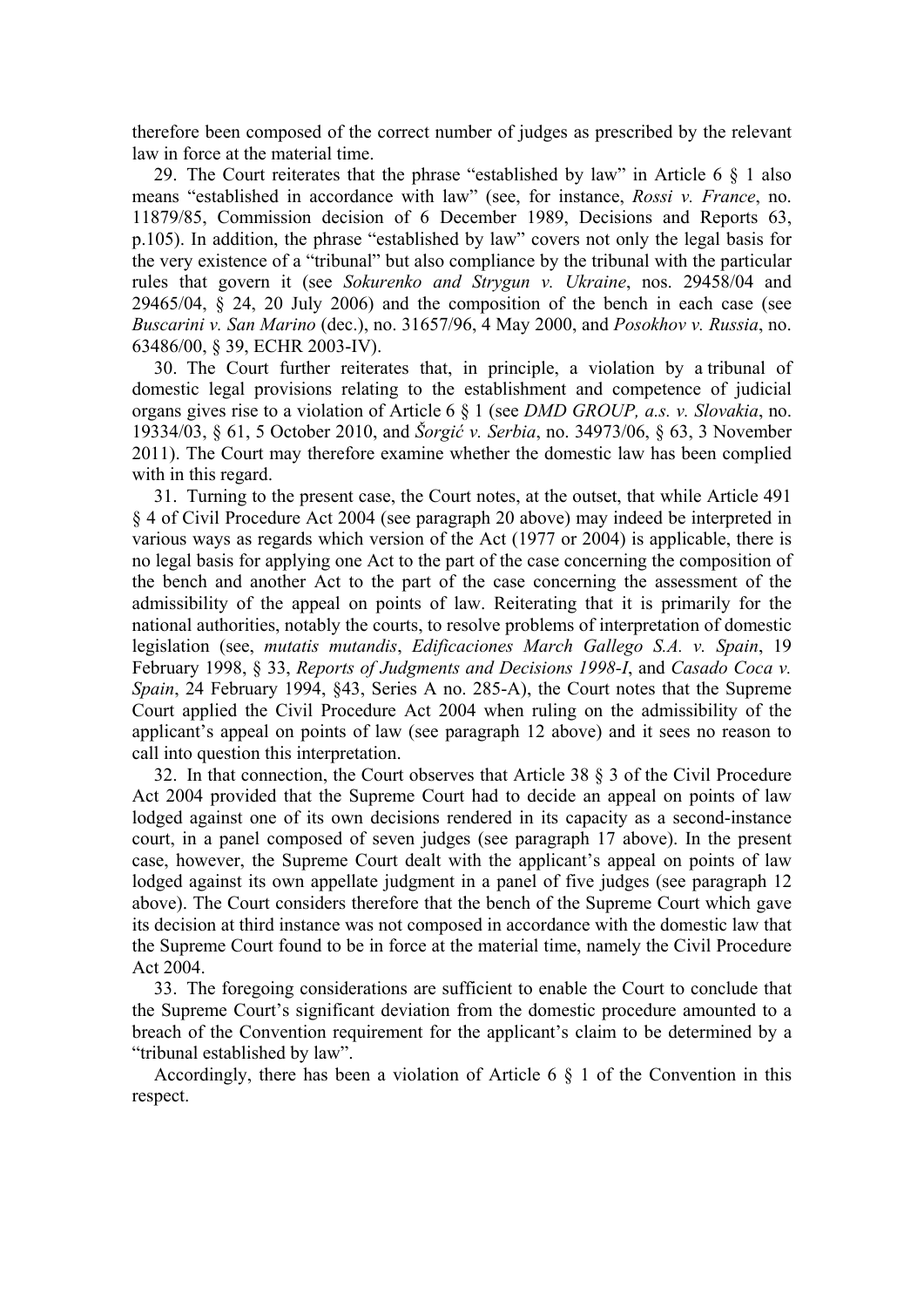## II. OTHER ALLEGED VIOLATIONS OF THE CONVENTION

34. Relying on Article 6 § 1, the applicant further complained about the length of the civil proceedings in his case. The Court observes that the proceedings in question appear to have been protracted, having commenced in 1990 and concluded on 25 June 2007. However, Serbia did not ratify the Convention until 3 March 2004, so the proceedings in the applicant's case were within the Court's competence *ratione temporis* for only three years and three months, during which time his claims were examined at three levels of jurisdiction. This complaint must therefore be declared inadmissible as manifestly ill-founded in accordance with Article 35 §§ 3 and 4 of the **Convention** 

35. The applicant also complained under Article 1 of Protocol No. 1 mainly of the manner in which the Supreme Court in second and third instance interpreted and applied domestic law to his detriment. The Court reiterates that the function of the domestic courts in disputes between private parties is to determine the nature and extent of their mutual duties and obligations, with the inevitable consequence that one party may ultimately be unsuccessful in the litigation in question (see *Investylia Public Company Limited v. Cyprus* (dec.), no. 24321/05, 17 September 2009 and the authorities cited therein). The Court has no general competence to substitute its own assessment of facts or application of the law for that of the national courts, its role being rather to ensure that the decisions of those courts are not flawed by arbitrariness or otherwise manifestly unreasonable (*Anheuser-Busch Inc. v. Portugal* [GC], no. 73049/01, § 83, 11 January 2007).

36. Turning to the present case, the Court observes that the applicant was wholly able to present his case before the three judicial instances. The impugned Supreme Court's judgments are fully and well reasoned and nothing in the case file indicates that these decisions were arbitrary. The fact that the domestic judicial authorities provided a forum for the determination of a private-law dispute between the two claimants, in which the applicant was unsuccessful, does not necessarily give rise to an interference by the State with property rights under Article 1 of Protocol No. 1 to the Convention. Even assuming that the applicant's "claim" is "sufficiently established to be enforceable" to attract the guarantees of Article 1 of Protocol No. 1 (see, among many authorities, *Stran Greek Refineries and Stratis Andreadis v. Greece*, 9 December 1994, § 59, Series A no. 301-B), the Court finds, in view of the above considerations, that the applicant's complaint under this provision is manifestly ill-founded within the meaning of Article 35 § 3 of the Convention and must be rejected pursuant to Article 35 § 4 of the Convention (see, *mutatis mutandis*, *Breierova and Others v. the Czech Republic* (dec.), no. 57321/00, 8 October 2002 and *Melnychuk v. Ukraine* (dec.), no. 28743/03, ECHR 2005-IX).

37. Lastly, the applicant complained under Article 13 of the Convention that there was no effective remedy available to him in respect of the matters complained of above (see paragraphs 34 and 35). The Court reiterates that Article 13 only applies where an individual has an "arguable claim" to be the victim of a violation of a Convention right (see *Boyle and Rice v. the United Kingdom*, 27 April 1988, § 52, Series A no. 131). In view of its findings above, the Court concludes that the applicant had no such "arguable claim" and Article 13 is, therefore, not applicable. It follows that this complaint is manifestly ill-founded and must be rejected in accordance with Article 35 §§ 3 and 4 of the Convention.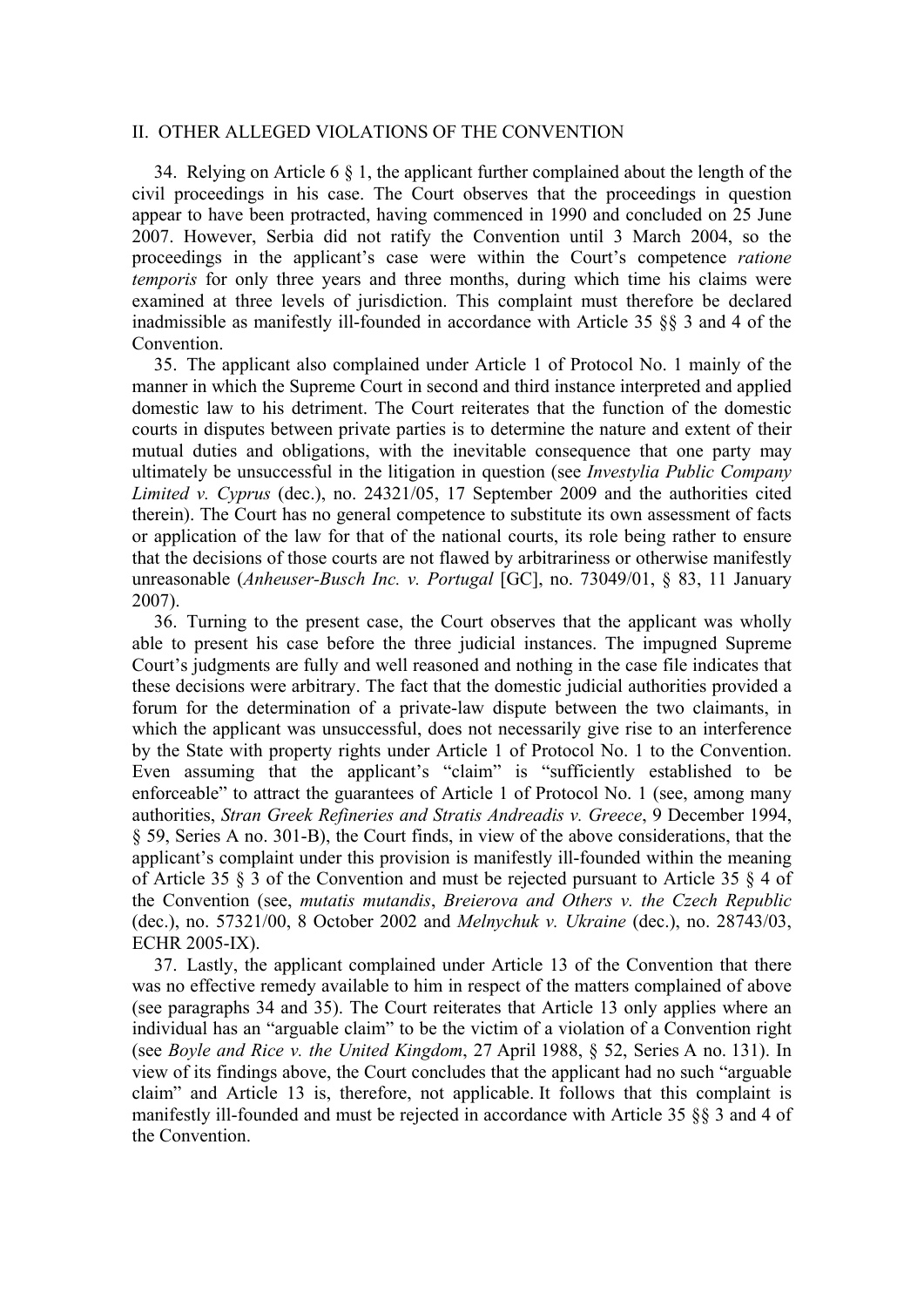## III. APPLICATION OF ARTICLE 41 OF THE CONVENTION

38. Article 41 of the Convention provides:

"If the Court finds that there has been a violation of the Convention or the Protocols thereto, and if the internal law of the High Contracting Party concerned allows only partial reparation to be made, the Court shall, if necessary, afford just satisfaction to the injured party."

#### **A. Damage**

39. The applicant claimed 15,248 euros (EUR) in respect of pecuniary damage, which appears to correspond to the value in domestic terms of the subject matter of his original claim. He also claimed EUR 20,000 in respect of non-pecuniary damage.

40. The Government contested these claims.

41. The Court does not discern any causal link between the violation found and the pecuniary damage alleged; it therefore rejects this claim. The Court, however, reiterates that the most appropriate form of redress for a violation of Article  $6 \& 1$  would be to ensure that the applicant, as far as possible, is put in the position in which he would have been had this provision not been disregarded. Consequently, it considers that the most appropriate form of redress would be to reconsider the applicant's appeal on points of law in accordance with the requirements of Article 6 § 1 of the Convention, should the applicant so request (see, paragraph 33 above, and, *mutatis mutandis, Gençel v. Turkey*, no. 53431/99, § 27, 23 October 2003).

42. On the other hand, the Court accepts that the applicant suffered damage of a non-pecuniary nature as a result of his appeal being decided by an unlawfully constituted court. Making its assessment on an equitable basis and having regard to the circumstances of the case, the Court awards the applicant EUR 3,000 on that account.

#### **B. Costs and expenses**

43. The applicant also claimed EUR 1,000 for the costs and expenses incurred before the Court.

44. The Government contested this claim.

45. In accordance with the Court's case-law, an applicant is entitled to the reimbursement of costs and expenses only in so far as it has been shown that these have been actually and necessarily incurred and are reasonable as to quantum (see, for example, *Iatridis v. Greece* (just satisfaction) [GC], no. 31107/96, § 54, ECHR 2000- XI). In the present case, regard being had to the documents in its possession and the above criteria, the Court considers it reasonable to award the applicant the sum of EUR 850 for the costs and expenses incurred before the Court.

#### **C. Default interest**

46. The Court considers it appropriate that the default interest rate should be based on the marginal lending rate of the European Central Bank, to which should be added three percentage points.